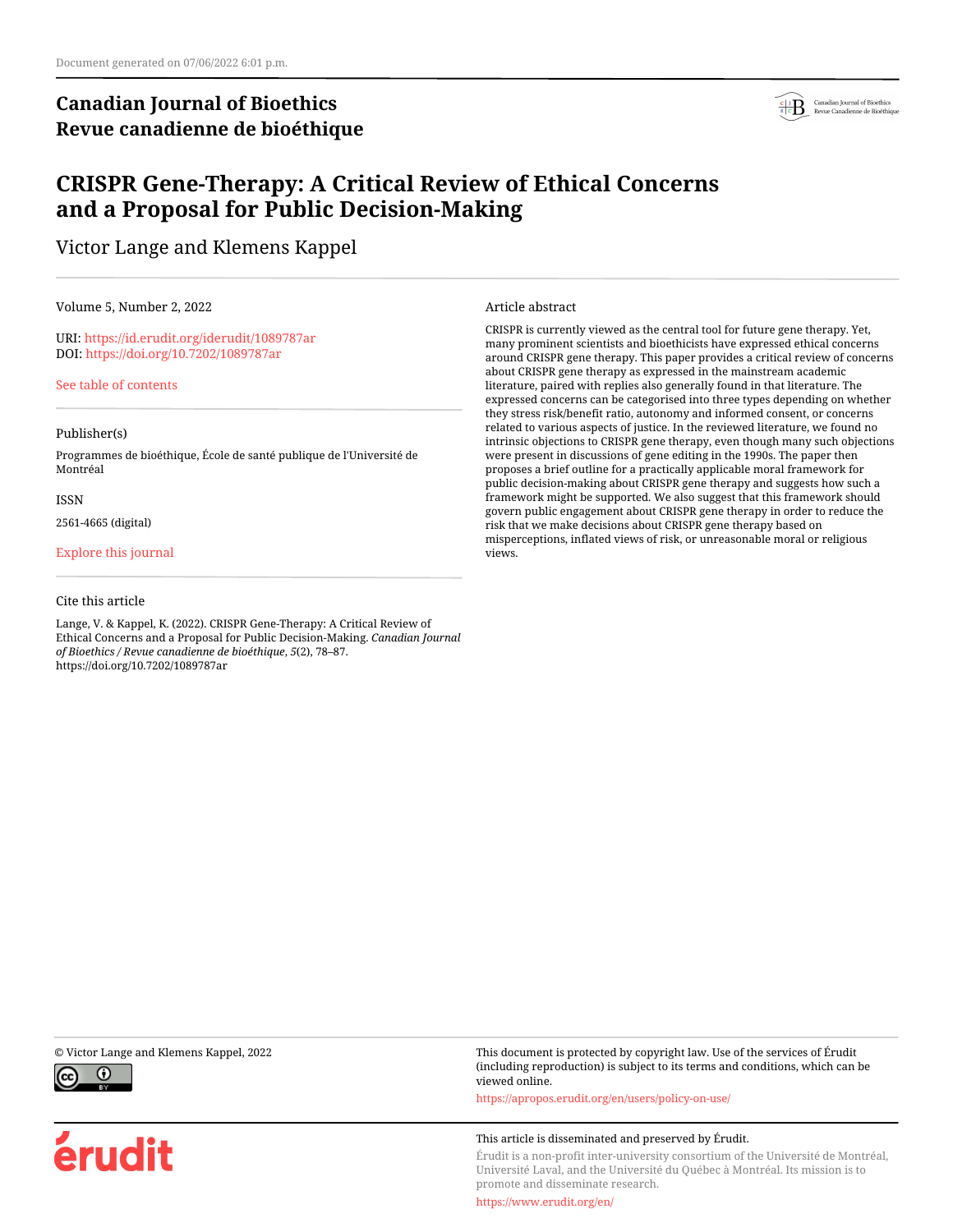

**ARTICLE** (ÉVALUÉ PAR LES PAIRS / PEER-REVIEWED)

# **CRISPR Gene-Therapy: A Critical Review of Ethical Concerns and a Proposal for Public Decision-Making**

Victor Lange<sup>a</sup>, Klemens Kappel<sup>a</sup>

### **Résumé Abstract**

CRISPR est actuellement considéré comme l'outil central de la future thérapie génique. Pourtant, de nombreux scientifiques et therapy. Yet, many prominent scientists and bioethicists have bioéthiciens de renom ont exprimé des préoccupations éthiques expressed ethical concerns around CRISPR gene therapy. This concernant la thérapie génique CRISPR. L'article présente un paper provides a critical review of concerns about CRISPR gene examen critique des préoccupations concernant la thérapie génique CRISPR telles qu'elles sont exprimées dans la paired with replies also generally found in that literature. The littérature académique courante, ainsi que les réponses que l'on expressed concerns can be categorised into three types trouve généralement dans cette littérature. Les préoccupations depending on whether they stress risk/benefit ratio, autonomy exprimées peuvent être classées en trois catégories selon qu'elles mettent l'accent sur le rapport risque/bénéfice, justice. In the reviewed literature, we found no intrinsic l'autonomie et le consentement éclairé, ou les préoccupations objections to CRISPR gene therapy, even though many such liées à divers aspects de la justice. Dans la littérature examinée, nous n'avons trouvé aucune objection intrinsèque à la thérapie génique CRISPR, même si beaucoup de ces objections étaient applicable moral framework for public decision-making about présentes dans les discussions sur l'édition de gènes dans les années 1990. Cet article propose un bref aperçu d'un cadre moral applicable en pratique pour la prise de décision publique sur la thérapie génique CRISPR, et suggère comment un tel to reduce the risk that we make decisions about CRISPR gene cadre pourrait être soutenu. Nous suggérons également que ce therapy based on misperceptions, inflated views of risk, or cadre devrait régir l'engagement public sur la thérapie génique unreasonable moral or religious views. CRISPR afin de réduire le risque que nous prenions des décisions sur la thérapie génique CRISPR sur la base de perceptions erronées, de vues exagérées du risque ou de vues morales ou religieuses déraisonnables.

CRISPR is currently viewed as the central tool for future gene therapy as expressed in the mainstream academic literature, and informed consent, or concerns related to various aspects of objections were present in discussions of gene editing in the 1990s. The paper then proposes a brief outline for a practically CRISPR gene therapy and suggests how such a framework might be supported. We also suggest that this framework should govern public engagement about CRISPR gene therapy in order

#### **Mots-clés Keywords**

principes de niveau intermédiaire, engagement public

biotechnologie, convergence, CRISPR, thérapie génique, biotechnology, convergence, CRISPR, gene therapy, mid-level principles, public engagement

#### **Affiliations**

<sup>a</sup> Department of Philosophy, University of Copenhagen, Copenhagen, Denmark **Correspondance / Correspondence:** Victor Lange[, victorlange.sohrab@gmail.com](mailto:victorlange.sohrab@gmail.com)

# **INTRODUCTION**

CRISPR has consistently been praised as a revolutionary therapeutic tool, in large part because it is precise, easy and cheap to use (1-3). Targets include monogenic diseases such as Sickle Cell and Huntington's disease (4), polygenic diseases such as cancer (5), neurogenerative diseases such as Alzheimer's (6), and psychiatric conditions such as schizophrenia and autism have also been mentioned as potential targets (7,8). Like other novel biotechnologies, CRISPR gene therapy has been the subject of a range of ethical concerns. In this paper, we provide a review of these ethical concerns as they have been presented in the mainstream academic literature, paired with responses to the concerns.<sup>[1](#page-1-0)</sup> While gene therapy has been discussed in bioethics since the 1990s (9), we have focused on literature discussing CRISPR explicitly. In subsequent section, we build on this review to propose a framework for decision-making about CRISPR gene therapy and for public engagement.

# **ETHICAL CONCERNS OF CRISPR GENE THERAPY**

In the following, we review the main objections to CRISPR gene therapy expressed in mainstream academic literature, typically by scientists and bioethicists. We do not intend to cover objections expressed in other venues, such as the press or social media, nor do we offer an opinion survey. We focus instead on CRISPR as this has been at the centre of public attention, though very similar issues may be raised by TALENs, Zinc Finger Nucleases, or future inventions springing out of CRISPR. Moreover, for reasons of space, we have limited our discussion to therapeutic uses of CRISPR, setting aside non-therapeutic uses and enhancement, while acknowledging that enhancement deserves a discussion of its own and that the therapeutic/nontherapeutic distinction is difficult to draw in some cases (10,11). The following sections describes the important concerns found,

<span id="page-1-0"></span><sup>1</sup> We do not distinguish, here, between versions of the CRISPR tool that make double-stranded cuts (such as CRISPR-Cas9) and versions that regulate gene expression without double-stranded cut (such as CRISPRa and CRISPRi).



l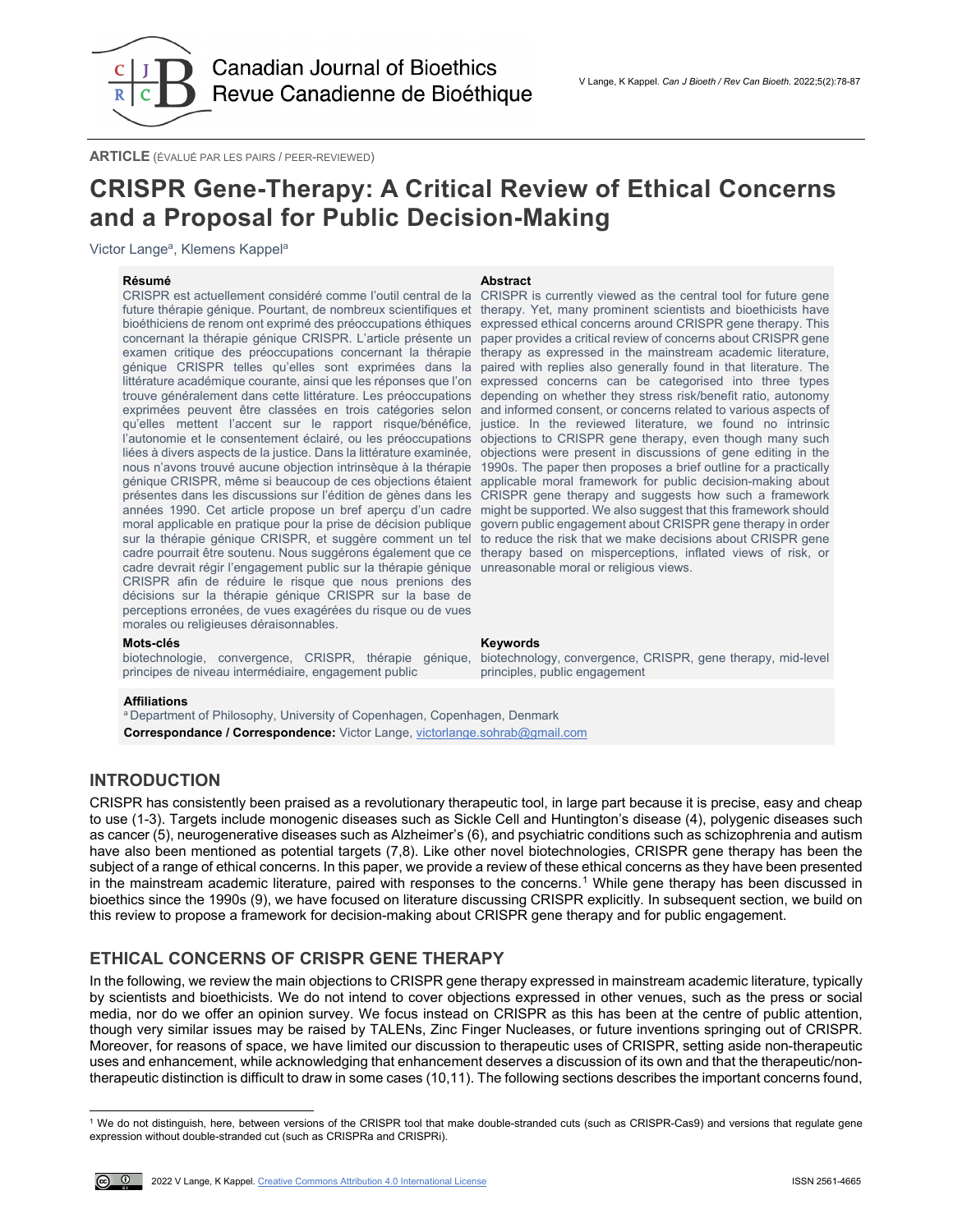organized according to the *type* of ethical concern, and paired with replies. This highlights our finding that concerns can be naturally divided into three groups: 1) concerns relating to risk/benefit ratio, 2) concerns related to consent and autonomy, and finally 3) concerns related to various aspects of justice.

# **1. Risk/benefit concerns**

The first type of concern stresses that CRISPR gene therapy does not have an acceptable risk/benefit profile (12). This concern has been expressed in multiple ways.

### *Therapeutic need*

One claim is that CRISPR gene therapy is not therapeutically needed as other established and better understood procedures can treat the same diseases but with lower risks. The concern would here be that CRISPR exhibits an unattractive risk-benefit profile given the supply of other more well-known therapeutic procedures. However, despite the relevance of this concern, many commentators stress the exact opposite – that CRISPR gene therapy offers unique therapeutic opportunities (2,11). But things seem different with germline therapy,[2](#page-2-0) where it has been widely argued that the combination of in vitro fertilisation (IVF) and preimplantation genetic testing (PGT) offer the same benefits as germline therapy, but with lower risks. By making several embryos and selecting those without the relevant disease alleles, one can gain the same medical benefits as germline cell editing but with lower risks (13). In reply, it has been pointed out that IVF and PGT do *not* offer the same benefits as germline cell editing under the following three scenarios: 1) one of the parents is homozygous with a dominant disease, 2) both of the parents are homozygous with a recessive disease, 3) the disease is polygenic (such as cancer or diabetes) and involves, for example, 20 genes, in which case the couple cannot produce a large enough set of embryos allowing an embryo with the right combination of all alleles to be selected (14). Note here that both scenarios 1 and 2 would be very rare scenarios. Embryos with a homozygous dominant disease allele often are not viable, which means that individuals which such genetic profiles are very rare (15). Concerning scenario 2, the chances of two individuals homozygous with a recessive disease pairing up is very small, assuming random mating. For example, based on the current prevalence of Cystic Fibrosis (an autosomal recessive disease) in the United States, only each 15<sup>th</sup> year would germline cell editing be needed, otherwise PGT could do the job (15). Concerning scenario 3, one might question whether we have sufficient knowledge of which genes are involved in polygenic diseases, and how these genes interact to use CRISPR gene therapy (16). Such knowledge does not seem to be within close reach, pushing germline as well as somatic cell editing for polygenic diseases out to a more distant future. For work discussing the advantages of germline cell therapy to PGT, see (17,18).

### *Delivery*

Another risk/benefit concern focusses on the delivery of CRISPR. After having delivered CRISPR systems to human retina cells and stem cells, a significant number of the cells either stopped multiplying or died (19,20), which was apparently caused by the cells' cancer defence system (21). Although cell death is not necessarily dangerous to individuals, it is involved in conditions such as autoimmune diseases and neurodegeneration. Delivery hereby poses a relevant safety concern in terms of predisposing individuals to such dangerous conditions. This is a serious concern, but it should be noted first that retina and stem cells may be specifically sensitive to CRISPR interventions: other kinds of human cells, such as bone-marrow cells and many others, have not shown the same sensitivity (22). However, in general, delivery of the CRISPR system to the targeted genome region remain an important challenge to safe therapeutic use (23,24).

## *Off-target effects*

A common worry stresses so-called *off-target effects*, that is, the potential harmful effects of unintended modifications in the targeted genome (25). Since a CRISPR-complex can tolerate a small discrepancy between the sgRNA (the guiding sequence of nucleotides) and the targeted DNA sequence, the CRISPR-complex may edit other than the intended DNA sequence. Offtarget effects have been reported several times (26), and may lead to cell death, tumor development, or other unwanted mutations (27,28). Relatedly, even if a CRISPR intervention is successful in only modifying the intended gene(s) in a patient, many genes are multifunctional (or pleiotropic). This means that some disease-causing genes may also have functions that are advantageous to the bearer. For example, a specific variant of the SLC39A gene decreases the risk of Parkinson's disease but increases the risk of schizophrenia and Crohn's disease (13). Fully successful modifications could have unforeseen negative consequences since this could hinder more positive functions of disease related genes. The multifunctional nature of genes might make it hard to assess the medical consequences of modifying some disease relevant genes.

Continuing with this worry, germline therapy would pass modifications on to future generations, giving rise to similar but additional concerns. For example, a specific version of the DARC gene is protective against malaria – yet the same version also makes organisms more vulnerable to HIV. One generation may experience high exposure to HIV and low exposure to malaria, while the exposure might be reversed for the next generation, implying that edits that are beneficial for one generation may be harmful to the next (14).

Notice also that even if a CRISPR gene-therapy intervention modifies the targeted gene(s) in the intended way, the modification may be incomplete with respect to the whole genome of the organism leading to mosaicism in the patient (an individual is genetically mosaic if they have developed from the same zygote and yet carry two or more cell populations with different

<span id="page-2-0"></span>l  $^2$  Somatic cells (i.e., cells that make up the body of an organism) do not pass modified genetic information to off-spring. By contrast, modifying germline cells (i.e., cells that are involved in reproduction) will lead to their genetic modification being passed to offspring.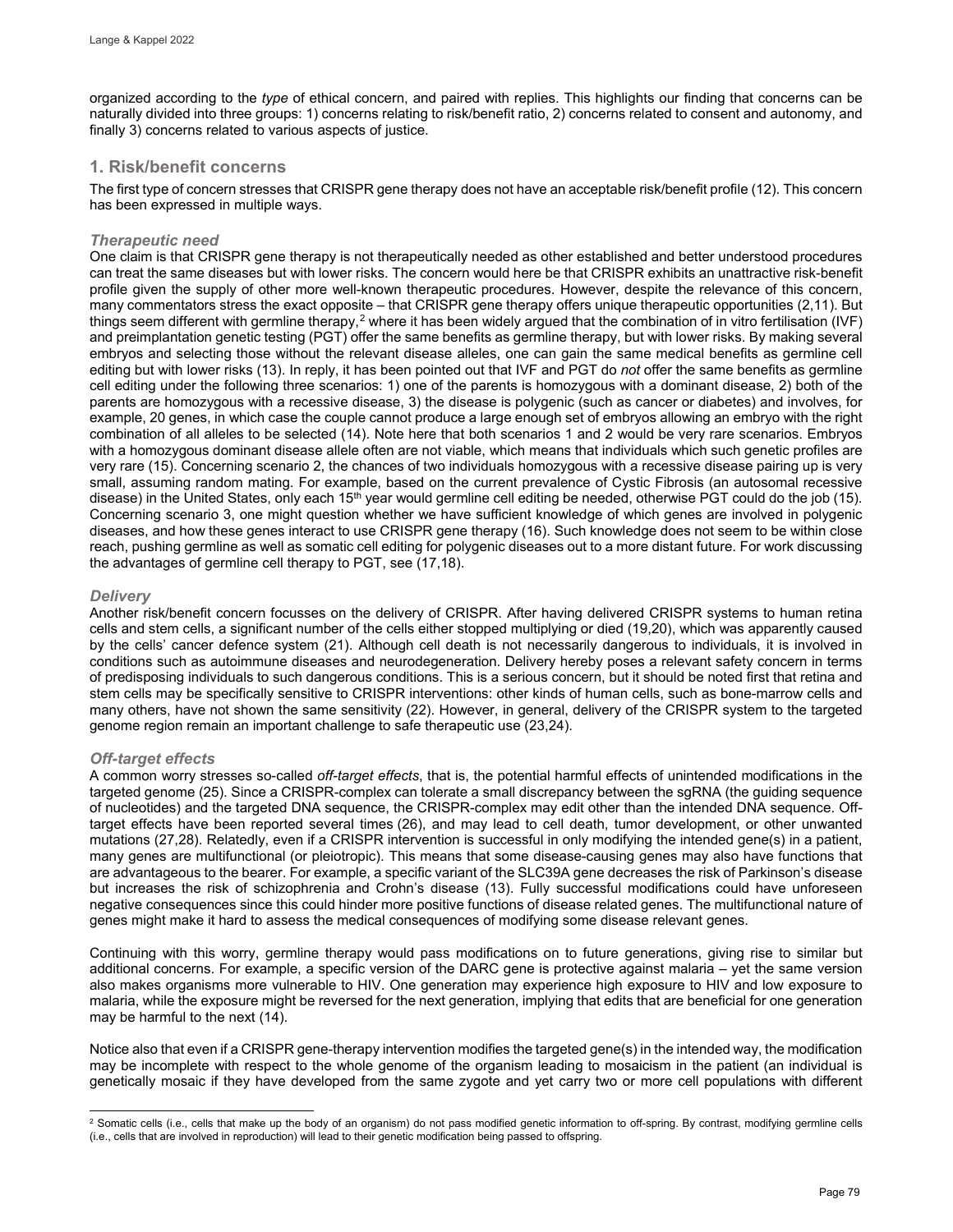genotypes). Mosaicism might be morally worrisome for multiple reasons. First, while mosaicism does not necessarily pose any risk (none of the different genotypes may contain disease-causing genes), the condition has been linked to dangerous conditions such cancer (29). This poses a safety concern in terms of side-effects. Second, since mosaicism involves incomplete modification of the disease relevant gene, it would mean that the subject could still develop the relevant disease since they would still carry the disease relevant gene(s) in one of their genotypes. This poses an efficiency concern (30). Third, mosaicism would also hinder reliable testing of individuals and their genetic disposition to diseases. That is, a test might target one of the individual's genotypes and lead a clinician/geneticist to conclude, on the basis of test, that the subject does not carry the relevant gene, yet be mistaken in this conclusion because the subject's other genotype contained the disease relevant gene. Mosaicism thus also poses a concern of genome testing and ultimately providing adequate treatment for patients (31).

The general reply to concerns like those above would stress advancements in our knowledge of the human genome and in technical feasibility. Whether or when such advancements will be within reach is obviously difficult to say. Yet, CRISPR technologies are continuously improved, for example with regards to off-target effects (32). Using a very specific version of the Cas9-protein (the SpCas9-HF1 version) when editing with the CRISPR-Cas9 system brought off-target effects down to an undetectable level in one study (33). Other improvements have been gained by modifying the strategy for how the Cas9 protein cuts the DNA sequence (34), or by working with a fusion of so-called catalytically inactive Cas9 to Fokl nuclease (35). Further, timing the delivery of the CRISPR unit seems to counter mosaicism. Delivering this unit as soon as possible after fertilization seems to decrease this tendency (36). And last of all, new versions of the CRISPR tool, such as CRISPRa and CRISPRi, make epigenetic changes that are reversible (37), a relevant feature since it would allow for potentially undoing possible offtarget effects.

# **2. Consent-related concerns**

A second and distinct type of ethical concern is that CRISPR gene therapy on germline cells would be performed without informed consent from the affected individuals, a worry also relevant for somatic cell therapy performed at an early stage. One may ask by what authority the current generation (often parents) could make these decisions?  $(38)^3$  $(38)^3$  $(38)^3$ 

Two lines of reply are available (39). First, numerous activities and decisions made by parents, or the current generation, can significantly affect future individuals without any consent, e.g., decisions about introduction of technology, political organization, use of natural resources, influence on the environment. Moreover, in a genetic perspective, the behaviour and lifestyle habits of parents may affect the epigenome of their children, likewise without consent. Thus, the absence of informed consent from future individuals cannot plausibly ground an absolute moral constraint on making choices that affect future individuals. Second, the standard procedure in clinical practice for making decisions for individuals who cannot give or withhold informed consent is to approve a therapeutic intervention if and only if the benefits clearly and significantly outweigh the risks. If a safe and efficient CRISPR germline gene therapy could knock out a gene for a monogenic disease such as Sickle cell anaemia or Huntington's chorea in an embryo or the germline, this therapy would pass the test normally employed for consenting to a treatment on behalf of future individuals. Yet, many authors have argued that germline cell interventions are distinctively problematic (40,41). First, germline therapy irreversibly affects individuals: they cannot be reversed by the child as other parental choices (e.g., choice of school). Second, parental choice in influencing the traits of their child is and should remain limited. Parents do not have an absolute and unrestricted right to influence their children in whichever way they want. For example, in the UK, deaf parents are not allowed to choose a deaf child by in vitro fertilization even if they have this preference (40). Third, there are significant off-target effects of germline intervention and often no success in making the desired modification. Though not mentioned directly in any argument against germline gene therapy, one might add that individuals with certain diseases, such as Sickle Cell disease, sometimes state that they would not prefer to be without their disease state (38), and some do not wish to edit the gene out of their own children (42).

In response to these concerns, note first that even if some decisions are in principle reversible, they may well be de facto irreversible for the individuals influenced by them. Examples include the current generation's decisions concerning the use of non-renewable resources, implementation of technology, or the design of political institutions. Second, a trait being irreversible does not imply that it is morally problematic. For example, a pregnant woman opting for a healthy diet irreversibly affects her future child, but this is not morally problematic. Thirdly, germline cell therapy does not rest on the assumption that parents have an unrestricted right to choose whatever trait of their child dictated by their whims. Rather, the moral justification of germline therapy rests on the presumption of a positive contribution that a modified trait adds to future individuals' well-being. Fourth, though off-target effects are a serious concern, research looks promising for avoiding such unintended modifications and effects (as mentioned above). Though we cannot discuss this here, note that some authors have stressed that human rights might be crucial for gene therapy (43,44).

# **3. Justice-related concerns**

The third and last type of ethical concern is centred around the implications CRISPR gene therapy might have for social justice. Social justice in relation to novel biotechnologies refers to a variety of concerns (45). Central among them is *procedural justice*, which concerns the process by which decisions are made – i.e., what stakeholders can influence the decision, whether the procedure is transparent, and other general structures. Policy-decisions concerning CRISPR gene therapy might be procedurally unjust if relevant stakeholders (such as patients) have not been a part of the decision procedure in an appropriate

<span id="page-3-0"></span>j <sup>3</sup> See also the 2015 <u>Statement on NIH funding of research using gene-editing technologies in human embryos.</u>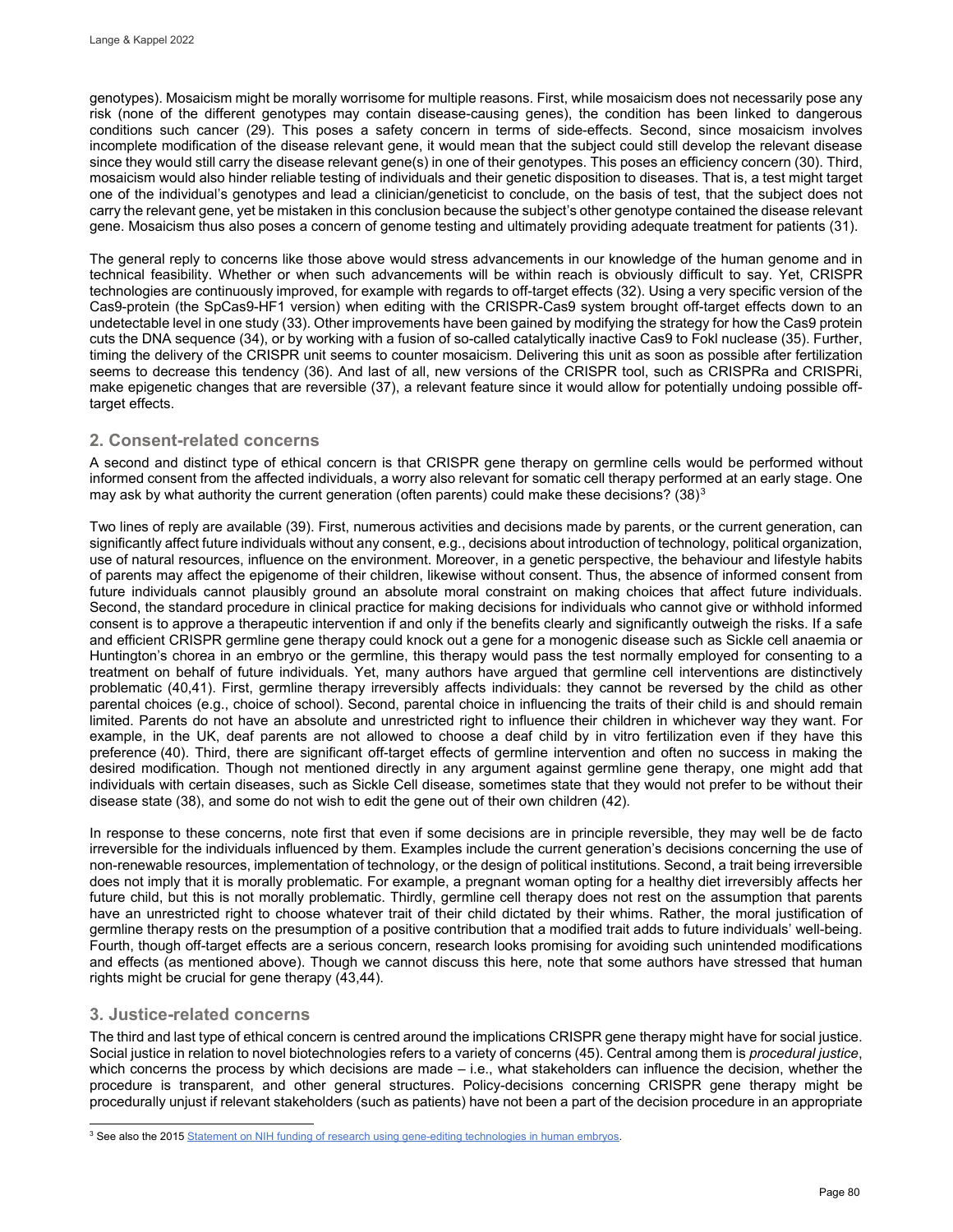way. Several authors have expressed such or related concerns (46). Another justice-related concern focusses on *distributive justice*, i.e., the distribution of benefits and burdens as an outcome of decisions about CRISPR gene therapy. Authors stress in various ways how CRISPR gene therapy may – due to price, location, and other factors – benefit only the already affluent groups in a specific society or globally, and how prior disadvantaged groups may not benefit under such outcomes (47).

In response, note first that justice-related concerns do not point to intrinsic moral difficulties with CRISPR gene therapy. Rather, they represent generic requirements about how health policy decisions are made and how resources are allocated. Second, while procedural justice and fair resource allocation are without doubt important concerns, a medical treatment can be ethically defensible even if provided in an otherwise unfair system. For example, it would seem morally unjustified to disallow an expensive therapy for heart or cancer disease on the ground that due to socio-economic factors only a small percentage of needy patients could afford the therapy (45). Moreover, one could hope that competition and regulation over time would fade out the initial high cost of CRISPR gene therapy. Third, one of the revolutionary aspects of CRISPR is its affordability, suggesting that if CRISPR gene therapy remains expensive this would be for reasons other than the tool itself, but due instead to specific societal, legal, economical arrangements that could be counteracted.

The patenting of CRISPR is a particular justice-related arrangement that has been widely discussed. The two main players in what is known as the "CRISPR patent game" are the University of California at Berkeley (UCB) and the Broad Institute – both have played key roles in developing CRISPR-Cas9 and have been granted patents in different countries (48,49). Many authors have expressed ethical concerns about the current patent situation, often related to procedural and distributive justice (50,51). For example, de Graeff et al. stress the need for including other stakeholders in the patent process than the patentee (52). Similarly, Jasanoff & Hurlbut advocate a platform for decision-making about biotechnology that brings together stakeholders such as patient organizations, pharmaceutical companies, researchers, and research institutes in deciding on patent structure (53). A related discussion focuses on the two fundamental moral motivations for allowing patenting scientific and technological advancements (54,55). First, patenting such advances should encourage scientific and technological progress by providing a fiscal incentive to develop new technologies. Second, it must be ensured that citizens benefit from these advances, which sometimes requires that we intervene in patent structures. A dominant view in the literature is that the current patent structure around CRISPR does not sufficiently satisfy the second motivation. Similarly, some authors have expressed concerns that the two key patentees of CRISPR, UCB and the Broad Institute, have made surrogate companies to which they often grant exclusive rights to use CRISPR. Such patent structures might limit the benefits of CRISPR for citizens (56). Other authors have explored whether patents on CRISPR could be denied altogether on the grounds that concerns for social justice and the public good would demand that no one should have such authority over a technology with therapeutic prospects as great as CRISPR (57).

This concludes our review of ethical objections to CRISPR gene-therapy. We now turn to some general remarks and further implications.

## **Some conclusions and reflections on the review**

First, the reviewed concerns relate to the risk of adverse effects, proper informed consent, legitimate decision processes, fair allocation of health resources, and to socio-economic justice relating to patenting structures. As the ethical approval of any medical therapy, whatever its method of intervention, would plausible require addressing the exact same concerns, but no more than that, our review supports treating CRISPR gene therapy like any other medical therapy. The scientific and the bioethical community have been particularly worried about germline CRISPR gene therapy, and though there are diverging views, many authors stress an "ethical (red) line" between somatic and germline modification (58-63). However, it is not clear from the review what would support this contention. Germline therapy may surely have a worse risk/benefit profile, it may raise special concerns about social justice, and it may require knowledge that we do not yet have. But the basic concerns would be the same.

Secondly, while all the concerns raised are significant, it does not seem that they could not be satisfactorily met in principle or in practice, even if this is not likely to happen in the near future. Third, while the outcome of our review may seem unsurprising, it is noteworthy that a range of *intrinsic objections* found in earlier bioethics debates are absent (64). This includes arguments that some type of intervention is morally wrong because it amounts to "playing god" (65,66), is unnatural (67), or is an expression of a wrongful vision of existence (68). Also absent is what might be called "gut-feeling arguments," which is the idea that some intervention is morally wrong (or is justifiably believed to be wrong) merely on the grounds that it invokes an instinctive feeling of aversion (69).

Our review has not yet discussed slippery slope arguments (SSAs) although such are regularly mentioned (70,71). Relating to CRISPR, SSAs typically come in three kinds, stressing a slide 1) from somatic gene therapy to germline, 2) from ethically responsible use of embryos to irresponsible use in research, or 3) from gene therapy to genetic enhancement (72). In philosophy, SSAs are generally viewed with suspicion (73,74) and are often dismissed when discussing implementation of different biotechnologies (75,76). It is often unclear what SSAs assert about the slide in question, or what evidence there is that a particular adverse development cannot be prevented by regulatory mechanisms. We have not been able to identify any new SSAs in the CRISPR or gene editing literature that are sufficiently clear about the nature of the slide asserted, or that provide evidence that reasonable measures cannot prevent a slide.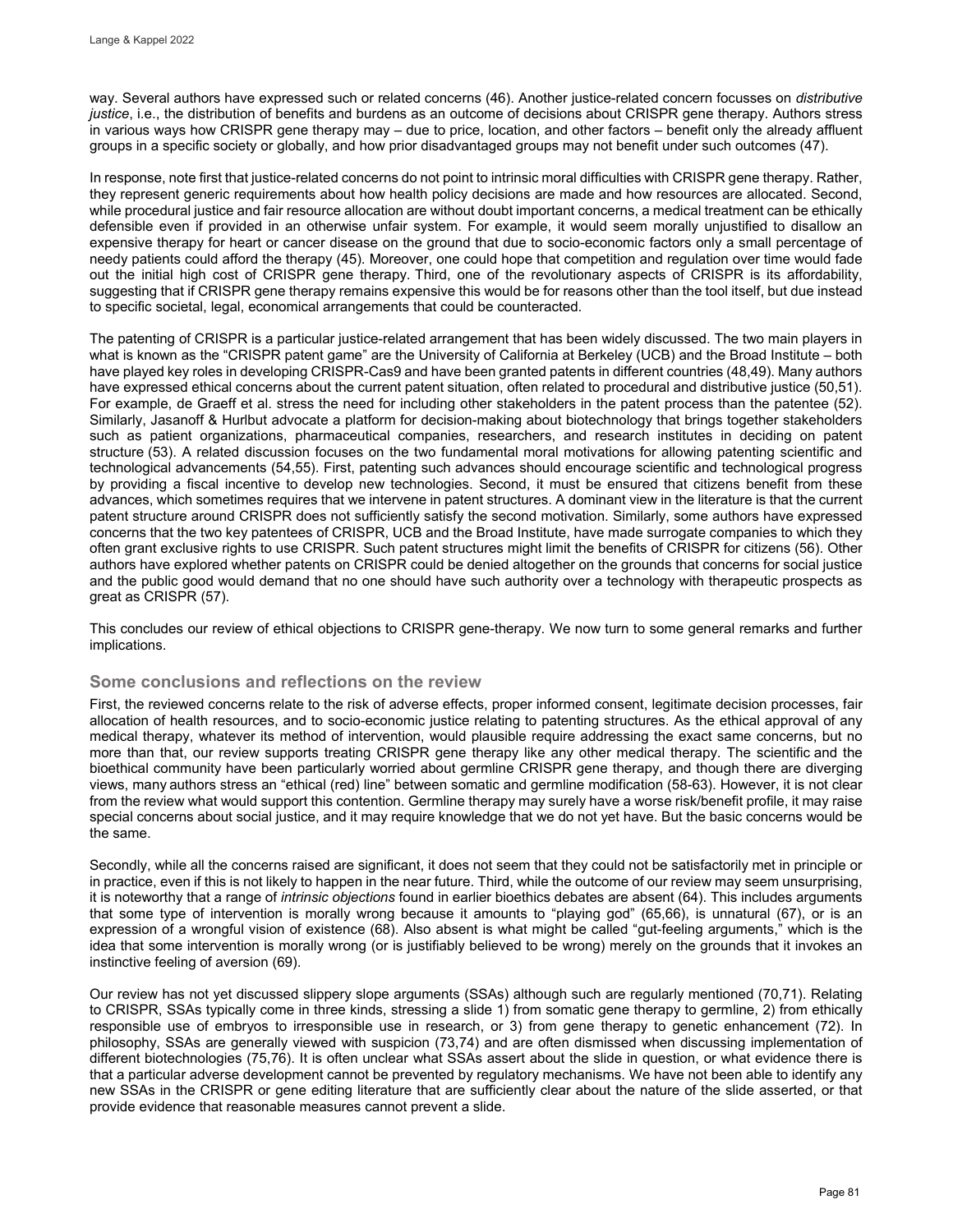# **PUBLIC DECISION-MAKING ABOUT CRISPR GENE THERAPY**

The CRISPR literature stresses the need for a common framework of ethical principles to guide political, bureaucratic and clinical decision-making concerning CRISPR gene therapy at various levels (77). Based on the consensus in the reviewed literature, it is natural to propose what we will call *the convergence framework* for governing CRISPR gene therapy:

A specific type of medical intervention is ethically acceptable if and only if it (i) has an acceptable risk/benefit profile, (ii) relevant and proper informed consent can be obtained from affected individuals, and (iii) decisions and policies meet requirement of procedural justice, just allocation of health care resources, etc.

A full explication and defense of the convergence framework is not possible here so a few remarks will have to suffice. We submit that ethical principles for decision-making should meet three desiderata: the principles should be (a) *feasible* in that they are manageable in most contexts of political, bureaucratic, and clinical decision-making, (b) *uncontroversial* in the sense that they enjoy wide support, and (c) have significant *theoretical support*. Arguably, the convergence framework meets these criteria.

## **a) Feasible**

The convergence framework specifies midlevel principles, which in our favoured interpretation partially determines a decisionprocedure by indicating the moral factors that decision-makers should consider when deciding on policies. Doing so is feasible, unlike trying to logically infer decisions from fully specified ethical principles. This is similar to and borrows from Beauchamp and Childress's influential four principles for biomedical ethics, which were proposed as tools to 'real life' decision-making under time constraints and uncertainty (78). As stated, the framework is obviously vague, but below we suggest that more precise interpretations should be negotiated in part through public deliberation.

# **b) Uncontroversial**

The reviewed academic literature indicates wide support for applying the convergence framework to CRISPR gene therapy. Moreover, several organisations have recommended ethical principles for CRISPR use that closely resemble the convergence framework (79). For example, The U.S. National Academies of Sciences Engineering and Medicine (NASEM) Committee on Human Genome Editing have proposed seven principles for morally responsible use of CRISPR (80).

**1. Promoting well-being:** *The principle of promoting well-being supports providing benefit and preventing harm to those affected, often referred to in the bioethics literature as the principles of beneficence and nonmaleficence.*

**2. Transparency:** *The principle of transparency requires openness and sharing of information in ways that are accessible and understandable to stakeholders.*

**3. Due care:** *The principle of due care for patients enrolled in research studies or receiving clinical care requires proceeding carefully and deliberately, and only when supported by sufficient and robust evidence.*

**4. Responsible science:** *The principle of responsible science underpins adherence to the highest standards of research, from bench to bedside, in accordance with international and professional norms.*

**5. Respect for persons:** *The principle of respect for persons requires recognition of the personal dignity of all individuals, acknowledgment of the centrality of personal choice, and respect for individual decisions. All people have equal moral value, regardless of their genetic qualities.*

**6. Fairness:** *The principle of fairness requires that like cases be treated alike, and that risks and bene ts be equitably distributed (distributive justice).*

**7. Transnational cooperation:** *The principle of transnational cooperation supports a commitment to collaborative approaches to research and governance while respecting different cultural contexts.*

Each of these principles subsume under one of the three moral dimensions identified in the convergence framework (i.e., the dimension of risk-benefit, autonomy, or justice. For example, principles 1 and 3 seem to concern risk-benefit ratio while principle 5 is interpretable as a concern about autonomy, and principle 6 expresses a basic concern about social justice. Principle 2 might reduce to two types of moral concerns: those of risk-benefit ratio and autonomy.

Compare this to The Nuffield Council of Bioethics (81), which provides a much shorter list of only two ethical principles for regulation and responsible use of CRISPR, specifically applying to germline gene editing.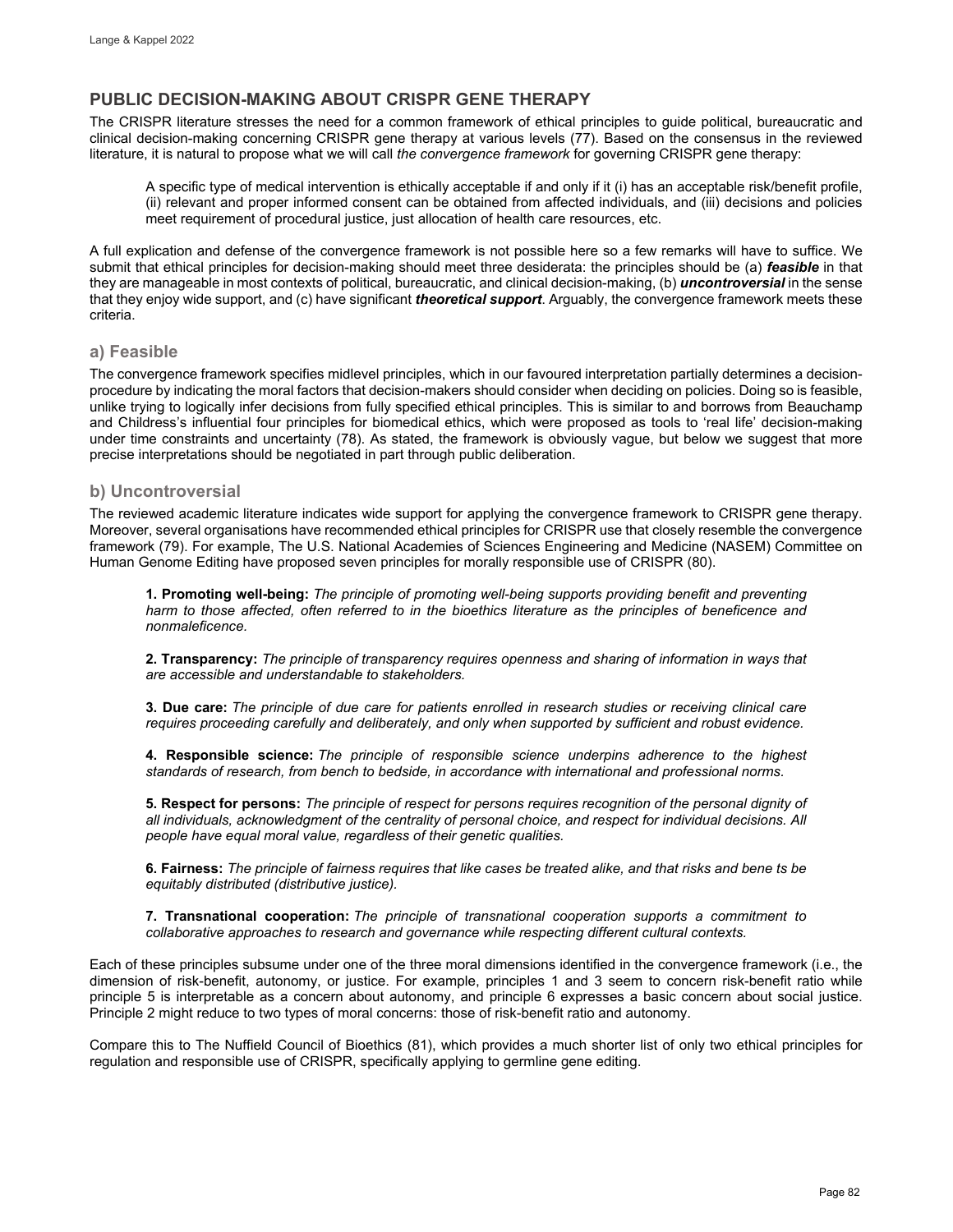**1. The welfare of the future person:** *Gametes or embryos that have been subject to genome editing procedures (or that are derived from cells that have been subject to such procedures) should be used only*  where the procedure is carried out in a manner and for a purpose that is intended to secure the welfare of *and is consistent with the welfare of a person who may be born as a consequence of treatment using those cells.*

**2. Social justice and solidarity:** *The use of gametes or embryos that have been subject to genome editing procedures (or that are derived from cells that have been subject to such procedures) should be permitted only in circumstances in which it cannot reasonably be expected to produce or exacerbate social division or the unmitigated marginalisation or disadvantage of groups within society.*

Principle 1 concerns the welfare of future persons, while principle 2 concerns social justice and solidarity. We find it natural to understand principle 1 as expressing a moral concern about risk-benefit ratio, while principle 2 expresses moral concerns of autonomy and of justice.

From these two frameworks, it is reasonable to draw two conclusions. First, major ethical advisory organs such as NASEM and The Nuffield Council of Bioethics agree in identifying risk-benefit ratio, autonomy, and social justice as the central ethical concerns of CRISPR use. Second, these organisations do not propose any additional type of moral concern as being relevant to the therapeutic use of CRISPR, i.e., moral concerns that cannot be reasonably understood as concerning risk-benefit, autonomy, or justice. Consequently, the convergence framework seems adequate in its moral outlook on the therapeutic use of CRISPR in relation to the independent proposals of these major organisations.

The WHO has also recently published a report on developing global standards for governance and oversight for human genome editing (82). The rapport does not formulate a final set of ethical principles for the use of CRISPR, but stresses instead the values and principles that should guide the development of such regulatory principles and a long line of activities around CRISPR concerning education, research, public engagement, etc. These are values such as inclusiveness, caution, social justice, solidarity and global health justice. One might wonder whether the convergence framework is too thin in the light of the multiple ethical values that the WHO identify as involved in CRISPR. For example, can the framework provide principles for public education on CRISPR? These worries are obviously relevant. In reply, note that the convergence framework is limited in scope and is not intended to govern all activities related to CRISPR, but only whether specific therapeutic use of CRISPR is morally acceptable or not. Second, while further analysis would be relevant here, we do not find that any of the values stressed by the WHO go beyond fundamental concerns about risk-benefit ratio, autonomy, and social justice.

# **c) Theoretical support**

Whether the consensus in the academic literature can be regarded as theoretical support for the framework depends on the highly controversial assumptions that this consensus has emerged from experts who reliably and independently of one another track truth or theoretical plausibility in the moral domain (83). Alternatively, other theoretical support may be found if it can be shown that major ethical theories taken seriously by professional philosophers and ethicists (e.g., varieties of consequentialism, Kantianism, contractualism, and virtue ethics) converge on the framework. Finally, the framework may be defended as public reason principles in the Rawlsian sense. That is, it might be suggested that even when citizens disagree about comprehensive views, reasonable citizens can agree on the convergence framework for the purpose of common decisions about CRISPR (78, note 61 p.383).

## **Public engagement**

The convergence framework might have an important role to play in public engagement on CRISPR gene-therapy. Population surveys indicate that therapeutic uses of CRISPR are supported by a significant majority, whereas non-therapeutic uses, such as enhancement, are rejected. Still, a significant minority rejects the use of therapeutic CRISPR gene-therapy (84-86). Many authors have stressed the need for public engagement, and surveys indicate that citizens concur (44,47,53,86-91). Yet, a common worry is that public engagement leads us to adopt governance structures based on misperceptions, inflated views of risk, or unreasonable moral or religious views (92). A prominent critic is Cass Sunstein, who urges that democratic governments should "respond to people's values, not to their blunders." (93, p.126) To counteract this, the convergence framework could be imposed as a constraint on public engagement.

We are aware, of course, that the framework would appear controversial to some citizens. While applying the framework would not prevent any sincerely held view from being freely expressed or publicly debated, it would mean that only reasons stateable or translatable into the framework could ultimately impact legislation and policy making. This would require citizens to sincerely pursue and justify decisions on CRISPR gene therapy in ways compliant with the framework and would limit the types of concerns to which fellow citizens and decision-makers are required to respond.

Given the above, public engagement governed by the convergence framework would be a matter of settling the specific interpretation and contextual weighing of the principles when applied to CRISPR gene therapy. This would, at least to some extent, address the common challenge that the framework is too unspecific and open to various interpretations (92-96). Note also that there are natural anchor points for a reasonable interpretation of the framework: when evaluating CRISPR gene therapies, we should require risk/benefit profiles, consent procedures and social justice that cohere with what we require from other relevantly similar treatments. This would ground our interpretation of the convergence framework in a wider context.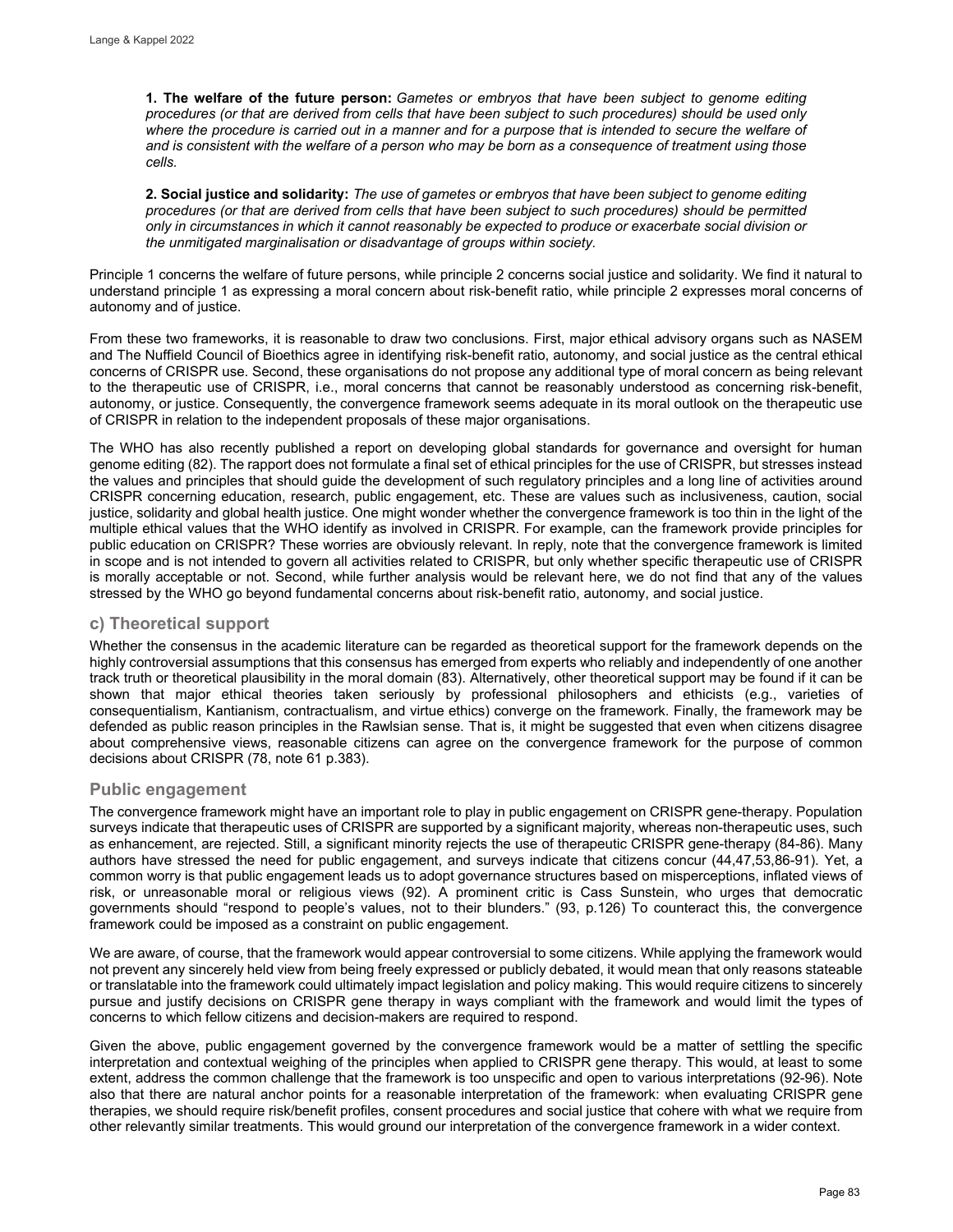# **CONCLUSION**

In this paper, we provided a critical review of the ethical concerns present in the relevant CRISPR literature and proposed dividing these into three types, i.e., risk/benefit ratio, autonomy and informed consent, and justice related concerns. Our review showed that intrinsic objections to CRISPR gene therapy found in earlier bioethics debates are largely absent. Moreover, we suggested the convergence framework as a guiding scheme for decision-making on CRISPR gene therapy that should both govern and receive a contextually determined and more specific interpretation through public engagement.

### **Reçu/Received:** 19/05/2021 **Publié/Published:** 13/06/2022

Le travail sur ce document a été généreusement financé par la Work on this paper was generously funded by the Novo Nordisk Fondation Novo Nordisk, dans le cadre du projet Éthique Foundation as a part of the project Convergent Ethics and Ethics convergente et éthique de la controverse (CEEC). Nous of Controversy (CEEC). Thanks to Andreas Christiansen, Bjørn remercions Andreas Christiansen, Bjørn Gunnar Hallsson, Gunnar Hallsson, Alexander Heape, Katla Hedinsdottir, Nanna Alexander Heape, Katla Hedinsdottir, Nanna Cecilie Halmsted Cecilie Halmsted Kongsholm, Gina Labovic, Jonas Aske Dam Kongsholm, Gina Labovic, Jonas Aske Dam Rasmussen, Johan Rasmussen, Johan Jensen, Niels Gustav Døcker Husum, and Jensen, Niels Gustav Døcker Husum et Annika Andersen pour Annika Andersen for comments and critical discussion of earlier leurs commentaires et la discussion critique des versions drafts. précédentes.

es a déclarer de la communité de la commune de la commune de la commune de la commune de la commune de la commune de la commune de la commune de la commune de la commune de la commune de la commune de la commune de la comm

#### **Remerciements Acknowledgements** *Acknowledgements*

#### **Conflits d'intérêts Conflicts of Interest**

#### **Édition/Editors:** Erica Monteferrante & Aliya Affdal

Les éditeurs suivent les recommandations et les procédures The editors follow the recommendations and procedures décrites dans le [Code of Conduct and Best Practice Guidelines](http://publicationethics.org/resources/code-conduct) outlined in the COPE Code of Conduct and Best Practice [for Journal Editors](http://publicationethics.org/resources/code-conduct) de COPE. Plus précisément, ils travaillent [Guidelines for Journal Editors.](http://publicationethics.org/resources/code-conduct) Specifically, the editors will work pour s'assurer des plus hautes normes éthiques de la to ensure the highest ethical standards of publication, including: publication, y compris l'identification et la gestion des conflits the identification and management of conflicts of interest (for d'intérêts (pour les éditeurs et pour les auteurs), la juste editors and for authors), the fair evaluation of manuscripts, and évaluation des manuscrits et la publication de manuscrits qui the publication of manuscripts that meet the journal's standards répondent aux normes d'excellence de la revue. of excellence.

#### **Évaluation/Peer-Review:** Donna Dickenson & Jacob S. Sherkow

Les recommandations des évaluateurs externes sont prises en Reviewer evaluations are given serious consideration by the considération de façon sérieuse par les éditeurs et les auteurs editors and authors in the preparation of manuscripts for dans la préparation des manuscrits pour publication. Toutefois, publication. Nonetheless, being named as a reviewer does not être nommé comme évaluateurs n'indique pas nécessairement necessarily denote approval of a manuscript; the editors of l'approbation de ce manuscrit. Les éditeurs de la <u>*Revue* [Canadian Journal of Bioethics](http://cjb-rcb.ca/)</u> take full responsibility for final *[canadienne de bioéthique](http://cjb-rcb.ca/)* assument la responsabilité entière de acceptance and publication of an article. l'acceptation finale et de la publication d'un article.

## **REFERENCES**

- 1. Cai L, Fisher AL, Huang H, Xie Z[. CRISPR-mediated genome editing and human diseases.](https://pubmed.ncbi.nlm.nih.gov/30258895/) Genes & Disease. 2016;3(4):244-51.
- 2. Cox DB, Platt RJ, Zhang F[. Therapeutic genome editing: prospects and challenges.](https://www.nature.com/articles/nm.3793) Nature Medicine. 2015;21(2):121-31.
- 3. Doudna JA, Charpentier E[. The new frontier of genome engineering with CRISPR-Cas9.](https://www.science.org/doi/10.1126/science.1258096) Science. 2014;346(6213):1258096.
- 4. Shin JW, Kim KH, Chao MJ, et al[. Permanent inactivation of Huntington's disease mutation by personalized allele](https://pubmed.ncbi.nlm.nih.gov/28172889/)[specific CRISPR/Cas9.](https://pubmed.ncbi.nlm.nih.gov/28172889/) Human Molecular Genetics. 2016;25(20):4566-76.
- 5. Sánchez-Rivera FJ, Jacks T. [Applications of the CRISPR-Cas9 system in cancer biology.](https://www.nature.com/articles/nrc3950) Nature Reviews Cancer. 2015;15(7):387-95.
- 6. Rohn TT, Kim N, Isho NF, Mack JM. The potential of CRISPR/Cas9 gene editing as a treatment strategy for [Alzheimer's Disease.](https://www.ncbi.nlm.nih.gov/pmc/articles/PMC6078432/) Journal of Alzheimer's disease & Parkinsonism. 2018;8(3):439.
- 7. Zhuo C, Hou W, Hu L, Lin C, Chen C, Lin X[. Genomic editing of non-coding RNA](https://pubmed.ncbi.nlm.nih.gov/28217082/) genes with CRISPR/Cas9 ushers [in a potential novel approach to study and treat schizophrenia.](https://pubmed.ncbi.nlm.nih.gov/28217082/) Frontiers in Molecular Neuroscience. 2017;10:28.
- 8. Wang P, Lin M, Pedrosa E, et al. CRISPR/Cas9-mediated heterozygous knockout of the autism gene CHD8 and [characterization of its transcriptional networks in neurodevelopment.](https://pubmed.ncbi.nlm.nih.gov/26491539/) Molecular Autism. 2015;6:55.
- 9. Holtug N[. Altering humans—the case for and against human gene therapy.](https://pubmed.ncbi.nlm.nih.gov/9179410/) Cambridge Quarterly of Healthcare Ethics. 1997;6(2):157-74.
- 10. Giubilini A, Sanyal S. [The ethics of human enhancement.](https://compass.onlinelibrary.wiley.com/doi/abs/10.1111/phc3.12208) Philosophy Compass. 2015;10(4):233-43.
- 11. Mo O[. CRISPR-Cas9 human genome editing: challenges, ethical concerns and implications.](https://philpapers.org/rec/MOCHG) Journal of Clinical Research and Bioethics. 2015;6(6).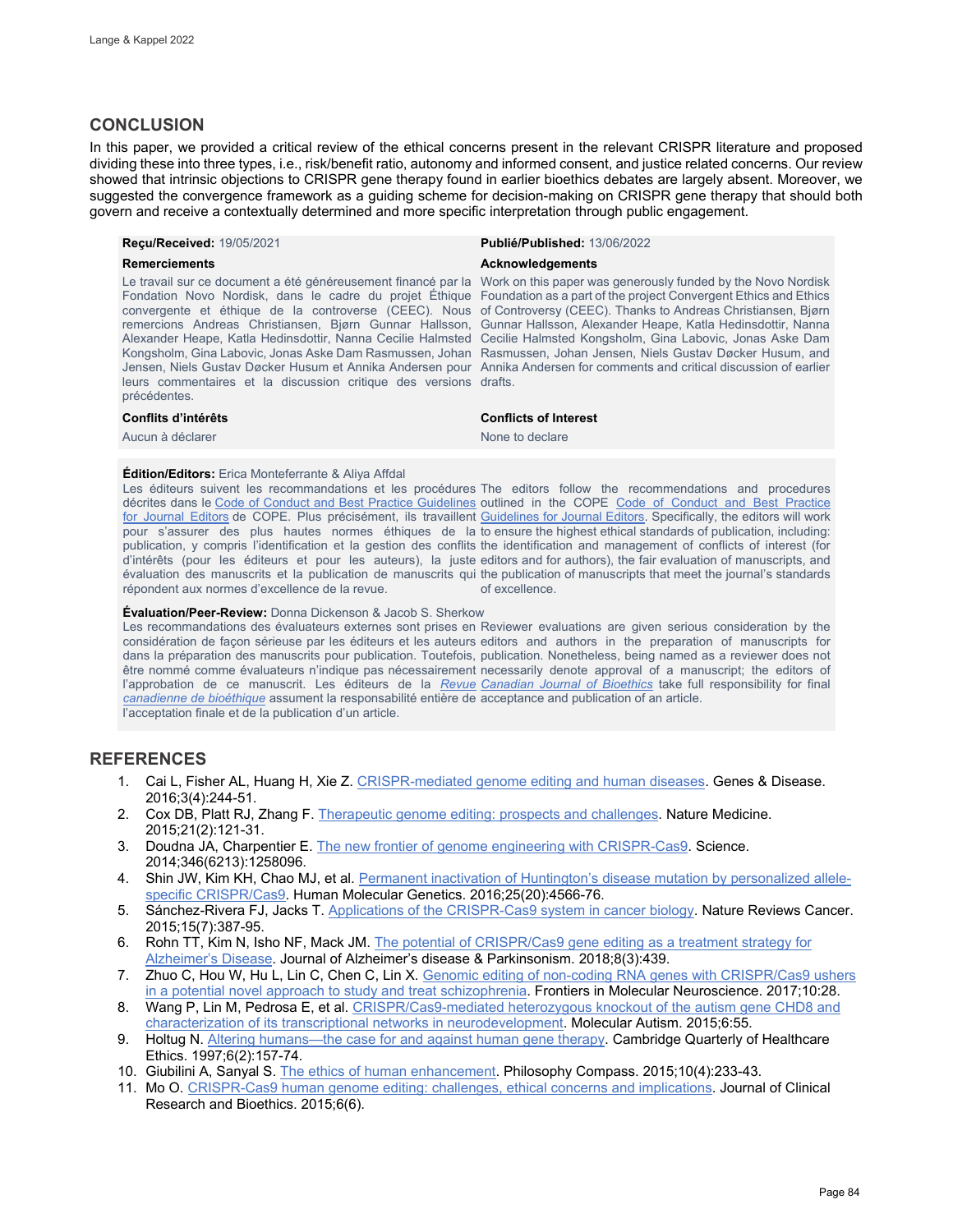- 12. Brokowski C, Adli M[. CRISPR ethics: moral considerations for applications of a powerful tool.](https://pubmed.ncbi.nlm.nih.gov/29885329/) Journal of Molecular Biology. 2019;431(1):88-101.
- 13. Lander ES, Baylis F, Zhang F, et al[. Adopt a moratorium on heritable genome editing.](https://www.nature.com/articles/d41586-019-00726-5) Nature. 2019;567(7747):165- 8.
- 14. Gyngell C, Douglas T, Savulescu J[. The ethics of germline gene editing.](https://pubmed.ncbi.nlm.nih.gov/28919655/) Journal of Applied Philosophy. 2017;34(4):498-513.
- 15. Viotti M, Victor AR, Griffin DK, et al[. Estimating demand for germline genome editing: an in vitro fertilization clinic](https://pubmed.ncbi.nlm.nih.gov/31599685/)  [perspective.](https://pubmed.ncbi.nlm.nih.gov/31599685/) The CRISPR Journal. 2019;2(5):304-15.
- 16. Greely HT[. Human germline genome editing: an assessment.](https://pubmed.ncbi.nlm.nih.gov/31599681/) The CRISPR Journal 2019;2(5):253-65.
- 17. v. Hammerstein AL, Eggel M, Biller-Andorno N. [Is selecting better than modifying? An investigation of arguments](https://bmcmedethics.biomedcentral.com/articles/10.1186/s12910-019-0411-9)  [against germline gene editing as compared to preimplantation genetic diagnosis.](https://bmcmedethics.biomedcentral.com/articles/10.1186/s12910-019-0411-9) BMC Medical Ethics. 2019;20:83.
- 18. Ranisch R. Germline genome editing versus preimplantation genetic diagnosis: Is there a case in favour of germline [interventions?](https://pubmed.ncbi.nlm.nih.gov/31448423/) Bioethics. 2020;34(1):60-9.
- 19. Ihry RJ, Worringer KA, Salick MR, et al[. p53 inhibits CRISPR-Cas9 engineering in human pluripotent stem cells.](https://www.nature.com/articles/s41591-018-0050-6) Nature Medicine. 2018;24(7):939-46.
- 20. Haapaniemi E, Botla S, Persson J, Schmierer B, Taipale J. [CRISPR-Cas9 genome editing induces a p53-mediated](https://www.nature.com/articles/s41591-018-0049-z)  [DNA damage response.](https://www.nature.com/articles/s41591-018-0049-z) Nature Medicine. 2018;24(7):927-30.
- 21. Memi F, Ntokou A, Papangeli I. CRISPR/Cas9 gene-editing: Research technologies, clinical applications and [ethical considerations.](https://pubmed.ncbi.nlm.nih.gov/30482590/) Seminars in Perinatology. 2018;42(8):487-500.
- 22. Fellmann C, Gowen BG, Lin PC, Doudna JA, Corn JE. Cornerstones of CRISPR-Cas in drug discovery and [therapy.](https://www.nature.com/articles/nrd.2016.238) Nature Reviews Drug Discovery. 2017;16(2):89-100.
- 23. Lino CA, Harper JC, Carney JP, Timlin JA. Delivering CRISPR: a [review of the challenges and approaches.](https://pubmed.ncbi.nlm.nih.gov/29801422/) Drug Delivery. 2018;25(1):1234-57.
- 24. Gori JL, Hsu PD, Maeder ML, Shen S, Welstead GG, Bumcrot D. [Delivery and specificity of CRISPR-Cas9 genome](https://pubmed.ncbi.nlm.nih.gov/26068008/)  [editing technologies for human gene therapy.](https://pubmed.ncbi.nlm.nih.gov/26068008/) Human Gene Therapy. 2015;26(7):443-51.
- 25. Stella S, Montoya G[. The genome editing revolution: A CRISPR-Cas TALE off-target story.](https://pubmed.ncbi.nlm.nih.gov/27417121/) Bioessays. 2016;38 (Suppl 1):S4-S13.
- 26. O'Geen H, Yu AS, Segal DJ[. How specific is CRISPR/Cas9 really?](https://pubmed.ncbi.nlm.nih.gov/26517564/) Current Opinion in Chemical Biology. 2015;29:72-8.
- 27. Carroll D. [Collateral damage: benchmarking off-target effects in genome editing.](https://genomebiology.biomedcentral.com/articles/10.1186/s13059-019-1725-0) Genome Biology. 2019;20(1):114.
- 28. Ma Y, Zhang L, Huang X[. Genome modification by CRISPR/Cas9.](https://pubmed.ncbi.nlm.nih.gov/25315507/) The FEBS Journal. 2014;281(23):5186-93.
- 29. Jacobs KB, Yeager M, Zhou W, et al. [Detectable clonal mosaicism and its relationship to aging and cancer.](https://pubmed.ncbi.nlm.nih.gov/22561519/) Nature Genetics. 2012;44(6):651-8.
- 30. Lamas-Toranzo I, Galiano-Cogolludo B, Cornudella-Ardiaca F, et al[. Strategies to reduce genetic mosaicism](https://www.nature.com/articles/s41598-019-51366-8)  [following CRISPR-mediated genome edition in bovine embryos.](https://www.nature.com/articles/s41598-019-51366-8) Scientific Reports. 2019;9:14900.
- 31. Mehravar M, Shirazi A, Nazari M, Banan, M. [Mosaicism in CRISPR/Cas9-mediated genome editing.](https://pubmed.ncbi.nlm.nih.gov/30359560/) Developmental Biology. 2019:445(2):156-162.
- 32. Tan EP, Li Y, Velasco-Herrera Mdel C, Yusa K, Bradley A[. Off-target assessment of CRISPR-Cas9 guiding RNAs](https://pubmed.ncbi.nlm.nih.gov/25378133/)  [in human iPS and mouse ES cells.](https://pubmed.ncbi.nlm.nih.gov/25378133/) Genesis. 2015;53(2):225-36.
- 33. Kleinstiver BP, Pattanayak V, Prew MS, et al[. High-fidelity CRISPR-Cas9 nucleases with no detectable genome](https://www.nature.com/articles/nature16526)[wide off-target effects.](https://www.nature.com/articles/nature16526) Nature. 2016;529(7587):490-5.
- 34. Ran FA, Hsu PD, Wright J, Agarwala V, Scott DA, Zhang F. [Genome engineering using the CRISPR-Cas9 system.](https://www.nature.com/articles/nprot.2013.143) Nature Protocols. 2013;8(11):2281-308.
- 35. Guilinger JP, Thompson DB, Liu DR[. Fusion of catalytically inactive Cas9 to FokI nuclease improves the specificity](https://www.nature.com/articles/nbt.2909)  [of genome modification.](https://www.nature.com/articles/nbt.2909) Nature Biotechnology. 2014;32(6):577-82.
- 36. Hashimoto M, Yamashita Y, Takemoto T[. Electroporation of Cas9 protein/sgRNA into early pronuclear zygotes](https://pubmed.ncbi.nlm.nih.gov/27474397/)  [generates non-mosaic mutants in the mouse.](https://pubmed.ncbi.nlm.nih.gov/27474397/) Developmental Biology. 2016;418(1):1-9.
- 37. Kampmann M[. CRISPRi and CRISPRa screens in mammalian cells for precision biology and medicine.](https://www.ncbi.nlm.nih.gov/pmc/articles/PMC5886776/) ACS Chemical Biology. 2018;13(2):406-16.
- 38. Ormond KE, Mortlock DP, Scholes DT, et al. [Human germline genome editing.](https://www.ncbi.nlm.nih.gov/pmc/articles/PMC5544380/) American Journal of Human Genetics. 2017;101(2):167-76.
- 39. Smith KR, Chan S, Harris J[. Human germline genetic modification: scientific and bioethical perspectives.](https://pubmed.ncbi.nlm.nih.gov/23072719/) Archives of Medical Research. 2012;43(7):491-513.
- 40. Smolenski J. [CRISPR/Cas9 and germline modification: new difficulties in obtaining informed consent.](https://pubmed.ncbi.nlm.nih.gov/26632359/) Amercian Journal of Bioethics. 2015;15(12):35-7.
- 41. Habermas J. The Future of Human Nature. Cambridge, England: Polity; 2003.
- 42. Check Hayden E. [Should you edit your children's genes?](https://www.nature.com/articles/530402a) Nature. 2016;530(7591):402-5.
- 43. Liao SM[. Designing humans: A human rights approach.](https://pubmed.ncbi.nlm.nih.gov/30311673/) Bioethics. 2019;33(1):98-104.
- 44. Halpern J, O'Hara SE, Doxzen KW, Witkowsky LB, Owen AL[. Societal and ethical impacts of germline genome](https://www.liebertpub.com/doi/10.1089/crispr.2019.0042)  [editing: how can we secure human rights?](https://www.liebertpub.com/doi/10.1089/crispr.2019.0042) The CRISPR Journal. 2019;2(5):293-8.
- 45. Hunter D[. How to object to radically new technologies on the basis of justice: the case of synthetic biology.](https://pubmed.ncbi.nlm.nih.gov/24010854/) Bioethics. 2013;27(8):426-34.
- 46. Jasanoff S, Hurlbut JB, Saha K[. Democratic governance of human germline genome editing.](https://pubmed.ncbi.nlm.nih.gov/31599682/) The CRISPR Journal. 2019;2(5):266-71.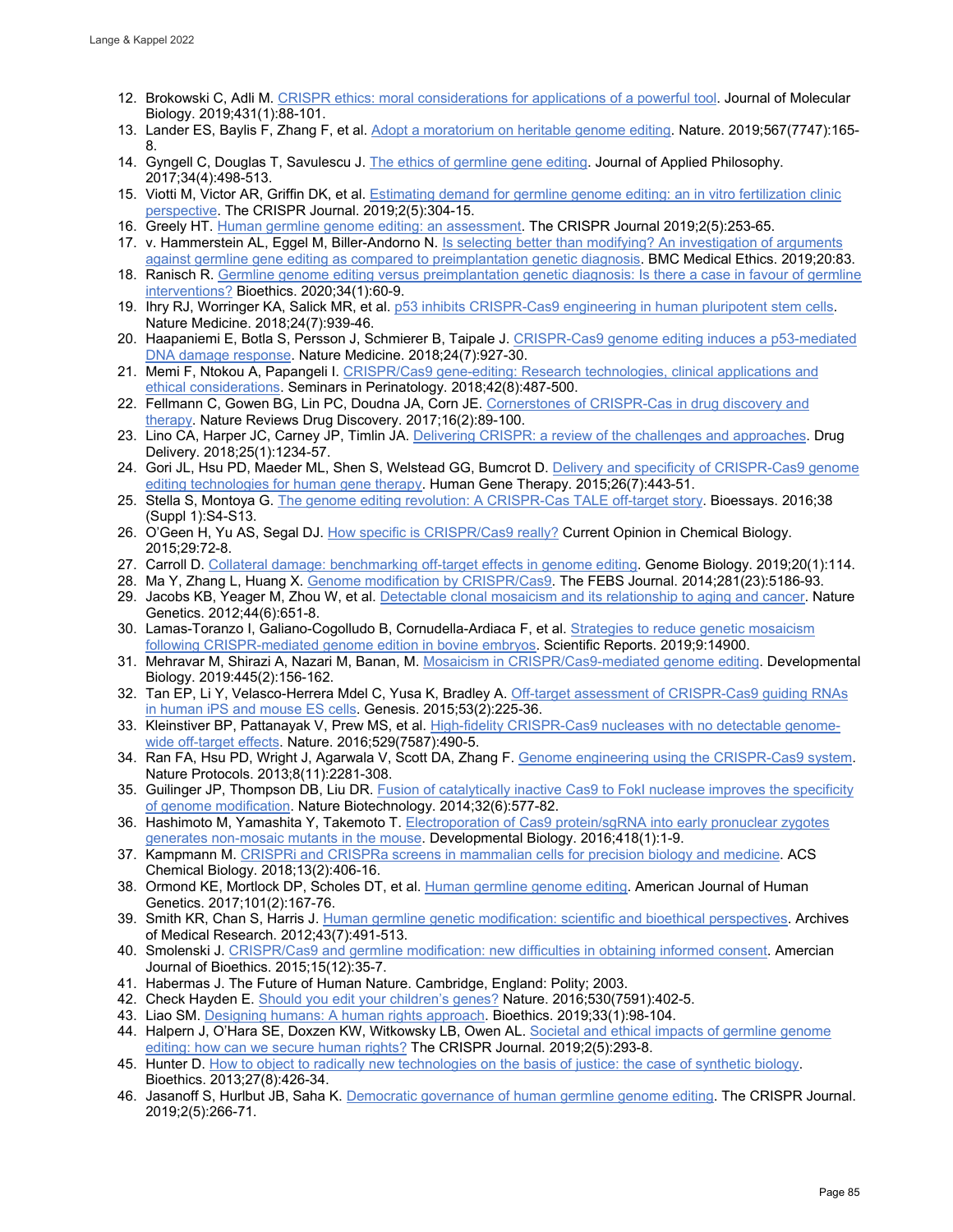- 47. Hildebrandt CC, Marron JM. [Justice in CRISPR/Cas9 research and clinical applications.](https://pubmed.ncbi.nlm.nih.gov/30242813/) AMA Journal of Ethics. 2018;20(9):E826-33.
- 48. Ledford H. [CRISPR, the disruptor.](https://www.nature.com/articles/522020a) Nature. 2015;522(7554):20-4.
- 49. Feeney O, Cockbain J, Morrison M, Diependaele L, Van Assche K, Sterckx S[. Patenting foundational technologies:](https://pubmed.ncbi.nlm.nih.gov/31159699/)  [lessons from CRISPR and other core biotechnologies.](https://pubmed.ncbi.nlm.nih.gov/31159699/) Amercian Journal of Bioethics. 2018;18(12):36-48.
- 50. Contreras JL. [Is CRISPR different? considering exclusivity for researchtools, therapeutics, and everything in](https://www.tandfonline.com/doi/abs/10.1080/15265161.2018.1531166) [between.](https://www.tandfonline.com/doi/abs/10.1080/15265161.2018.1531166) American Journal of Bioethics. 2018;18(12):59-61.
- 51. Cook-Deegan R. [CRISPR patents: aspiring to coherent patent policy.](https://www.tandfonline.com/doi/full/10.1080/15265161.2018.1533739) American Journal of Bioethics. 2018;18(12):51-4.
- 52. de Graeff N, Dijkman LE, Jongsma KR, Bredenoord AL. Fair governance of biotechnology: patents, private [governance, and procedural justice.](https://www.tandfonline.com/doi/full/10.1080/15265161.2018.1531176) American Journal of Bioethics. 2018;18(12):57-9.
- 53. Jasanoff S, Hurlbut JB. [A global observatory for gene editing.](https://www.nature.com/articles/d41586-018-03270-w) Nature. 2018;555(7697):435-7.
- 54. Boggio A, Ho CWL. [The human right to science and foundational technologies.](https://www.tandfonline.com/doi/abs/10.1080/15265161.2018.1531173?journalCode=uajb20) American Journal of Bioethics. 2018;18(12):69-71.
- 55. Farrelly C[. Gene patents and the social justice lens.](https://www.tandfonline.com/doi/abs/10.1080/15265161.2018.1531179) American Journal of Bioethics. 2018;18(12):49-51.
- 56. Contreras JL, Sherkow JS. [CRISPR, surrogate licensing, and scientific discovery.](https://www.science.org/doi/10.1126/science.aal4222) Science. 2017;355(6326):698- 700.
- 57. Capps B, Mulvihill JJ, Joly Y, Lysaght T[. The view of CRISPR patents through the](https://www.tandfonline.com/doi/abs/10.1080/15265161.2018.1531175?journalCode=uajb20) lens of solidarity and the public [good.](https://www.tandfonline.com/doi/abs/10.1080/15265161.2018.1531175?journalCode=uajb20) American Journal of Bioethics. 2018;18(12):54-6.
- 58. Baumann M. [CRISPR/Cas9 genome editing new and old ethical issues arising from a revolutionary technology.](https://link.springer.com/article/10.1007/s11569-016-0259-0) NanoEthics. 2016;10(2):139-59.
- 59. Schultz-Bergin M. [Is CRISPR an ethical game changer?](https://link.springer.com/article/10.1007/s10806-018-9721-z) Journal of Agricultural and Environmental Ethics. 2018;31(2):219-38.
- 60. Scherz P. [The mechanism and applications of CRISPR-Cas9.](https://www.pdcnet.org/ncbq/content/ncbq_2017_0017_0001_0029_0036) The National Catholic Bioethics Quarterly. 2017;17(1):29-36.
- 61. Bosley KS, Botchan M, Bredenoord AL, et al[. CRISPR germline engineering the community speaks.](https://www.nature.com/articles/nbt.3227) Nature Biotechnology. 2015;33(5):478-86.
- 62. Vasiliou SK, Diamandis EP, Church GM, et al[. CRISPR-Cas9 system: opportunities and concerns.](https://academic.oup.com/clinchem/article/62/10/1304/5611942) Clinical Chemistry. 2016;62(10):1304-11.
- 63. Werner-Felmayer G, Shalev C[. Human germline modification—a missing link.](https://www.tandfonline.com/doi/abs/10.1080/15265161.2015.1103810) American Journal of Bioethics. 2015;15(12):49-51.
- 64. Macintosh KL. Enhanced Beings: Human Germline Modification and the Law. Cambridge: Cambridge University Press; 2018.
- 65. Coady CAJ. Playing god. In: Savulescu J, Bostrom N, editors. Human Enhancement: Oxford University Press; 2009. p. 155-80.
- 66. Held V[. Feminist transformations of moral theory.](https://www.jstor.org/stable/2108046) Philosophy and Phenomenological Research. 1990;50(suppl):321-44.
- 67. Sheehan M[. Making sense of the immorality of unnaturalness.](https://www.cambridge.org/core/journals/cambridge-quarterly-of-healthcare-ethics/article/abs/making-sense-of-the-immorality-of-unnaturalness/A44D8AFA4500DE40F38DB83E7EF6A730) Cambridge Quarterly of Healthcare Ethics. 2009;18(2):177-88.
- 68. Sandel MJ. [The case against perfection.](https://www.theatlantic.com/magazine/archive/2004/04/the-case-against-perfection/302927/) The Atlantic. 2004;293(3):50.
- 69. Kass LR[. The wisdom of repugnance: why we should ban the cloning of humans.](https://pubmed.ncbi.nlm.nih.gov/11654974/) The New Republic. 1997;216(22):17-26.
- 70. Macpherson I, Roqué MV, Segarra I[. Ethical challenges of germline genetic enhancement.](https://www.frontiersin.org/articles/10.3389/fgene.2019.00767/full) Frontiers in Genetics. 2019;10:767.
- 71. Launis V[. Human gene therapy and the slippery slope argument.](https://pubmed.ncbi.nlm.nih.gov/12168992/) Medicine, Health Care, and Philosophy. 2002;5(2):169-79.
- 72. Cavaliere G. Background paper: the ethics of human genome editing. WHO Expert Advisory Committee on Developing Global Standards for Governance and Oversight of Human Genome Editing. 2019.
- 73. Enoch D. Once you start [using slippery slope arguments, you're on a very slippery slope.](https://academic.oup.com/ojls/article-abstract/21/4/629/1459375) Oxford Journal of Legal Studies. 2001;21(4):629-47.
- 74. Spielthenner G[. A logical analysis of slippery slope arguments.](https://pubmed.ncbi.nlm.nih.gov/19507036/) Health Care Analysis. 2009;18(2):148-63.
- 75. Walton D[. The slippery slope argument in the ethical debate on genetic engineering of humans.](https://pubmed.ncbi.nlm.nih.gov/28000092/) Science and Engineering Ethics. 2016;23(6):1507-28.
- 76. Callies DE[. The slippery slope argument against geoengineering research.](https://onlinelibrary.wiley.com/doi/abs/10.1111/japp.12345) Journal of Applied Philosophy. 2019;36(4):675-87.
- 77. Sherkow JS[. Controlling CRISPR through law: legal regimes as precautionary principles.](https://pubmed.ncbi.nlm.nih.gov/31599678/) The CRISPR Journal. 2019;2(5):299-303.
- 78. Beauchamp TL, Childress JF. Principles of Biomedical Ethics. 7th ed. New York: Oxford University Press; 2013.
- 79. Brokowski C[. Do CRISPR germline ethics statements cut it?](https://pubmed.ncbi.nlm.nih.gov/31021208/) The CRISPR Journal. 2018;1(2):115-125.
- 80. National Academies of Sciences, Engineering, and Medicine. [Human Genome Editing: Science, Ethics, and](https://nap.nationalacademies.org/catalog/24623/human-genome-editing-science-ethics-and-governance)  [Governance.](https://nap.nationalacademies.org/catalog/24623/human-genome-editing-science-ethics-and-governance) Washington, DC: The National Academies Press; 2017.
- 81. Nuffield Council on Bioethics. [Genome Editing and Human Reproduction: Social and Ethical Issues.](https://www.nuffieldbioethics.org/publications/genome-editing-and-human-reproduction) London: Nuffield Council on Bioethics; 2018
- 82. WHO Expert Advisory Committee on Developing Global Standards for Governance and Oversight of Human Genome Editing. [Human Genome Editing: Recommendations.](https://www.who.int/publications/i/item/9789240030381) Geneva: World Health Organization; 2021.